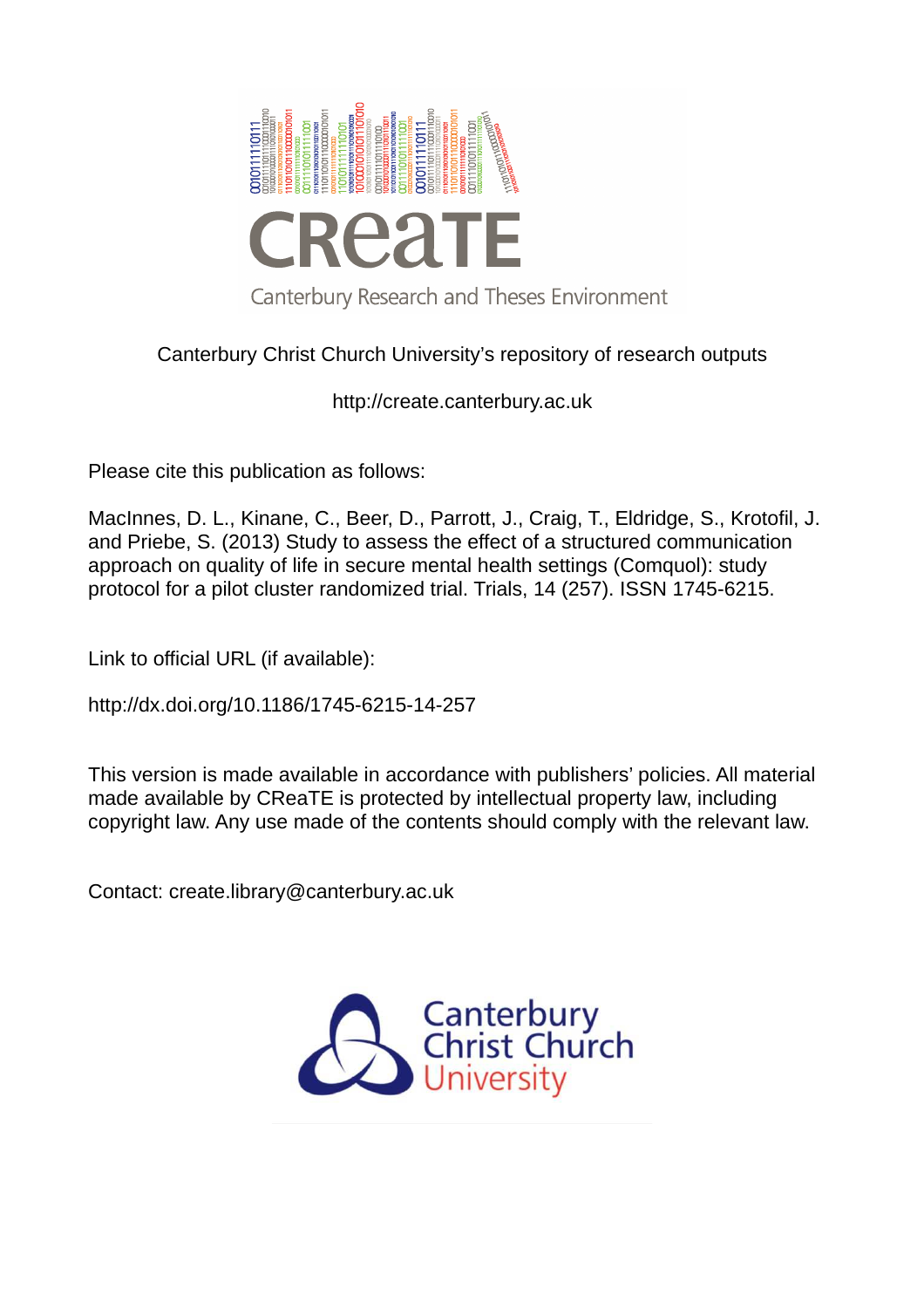**Study to assess the effect of a structured COMmunication approach on QUality Of Life in secure mental health settings (Comquol): study protocol for a pilot cluster randomized trial** 

Douglas MacInnes, Canterbury Christ Church University,

Email: [douglas.macinnes@canterbury.ac.uk](mailto:douglas.macinnes@canterbury.ac.uk) 

Catherine Kinane, Kent and Medway NHS and Social Care Partnership Trust,

Email: [Catherine.kinane@kmpt.nhs.uk](mailto:Catherine.kinane@kmpt.nhs.uk) 

Dominic Beer, Oxleas NHS Foundation Trust,

Email: [dominicbeer@beerfamily.plus.com](mailto:dominicbeer@beerfamily.plus.com)

Janet Parrott, Oxleas NHS Foundation Trust,

Email: [janet.parrott@oxleas.nhs.uk](mailto:janet.parrott@oxleas.nhs.uk) 

Tom Craig, Institute of Psychiatry, Kings College London,

Email: [thomas.craig@kcl.ac.uk](mailto:thomas.craig@kcl.ac.uk) 

Sandra Eldridge Queen Mary University of London,

Email: [s.eldridge@qmul.ac.uk](mailto:s.eldridge@qmul.ac.uk) 

Ian Marsh, Canterbury Christ Church University,

Email: [ian.marsh@canterbury.ac.uk](mailto:ian.marsh@canterbury.ac.uk) 

Joanna Krotofil, Kent and Medway NHS and Social Care Partnership Trust,

Email: [joanna@krotofil.eu](mailto:joanna@krotofil.eu) 

Stefan Priebe, Queen Mary University of London,

Email: [s.priebe@qmul.ac.uk](mailto:s.priebe@qmul.ac.uk)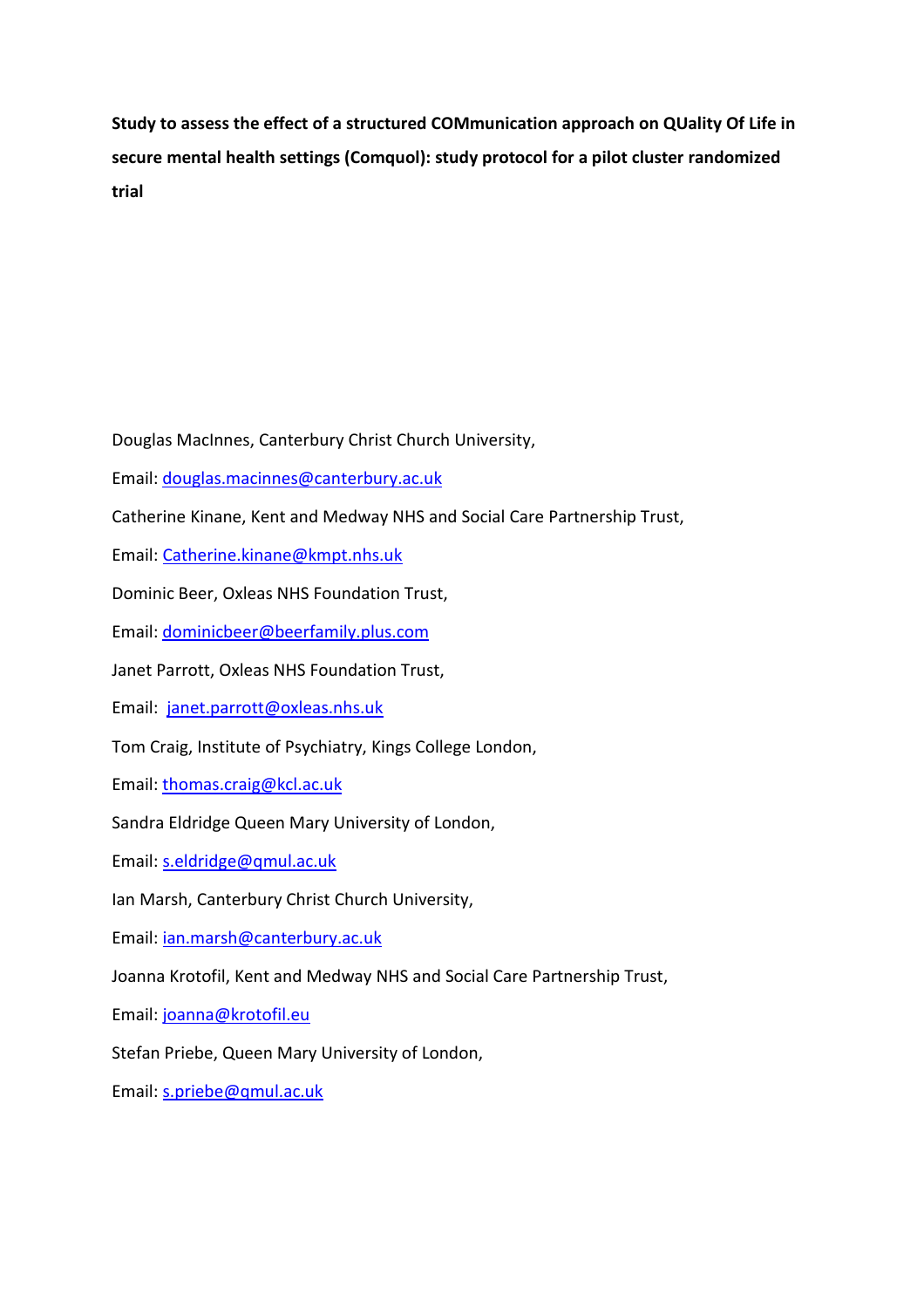#### **Abstract**

#### **Background**

Forensic mental health services have largely ignored examining patients' views on the nature of the service offered to them. A structured communication approach (DIALOG) has been developed with the aim of placing the patient's perspective of their care at the heart of the discussions between patients and clinicians. The effectiveness of the structured communication approach in community mental health services has been demonstrated but no trial taken place in a secure psychiatric setting. This pilot study is evaluating a six-month intervention combining DIALOG with principles of Solution Focused Therapy (SFT) on quality of life in medium secure settings.

#### **Methods/design**

A cluster randomized controlled trial design is being employed to conduct a 36 months pilot study. Participants are recruited from six medium secure in–patient services with 48 patients in the intervention group and 48 in the control group. The intervention uses a structured communication approach. It comprises of six meetings between patient and nurse over held once a month a six month period. During each meeting patients rate their satisfaction with a range of life and treatment domains with responses displayed on a tablet. The rating is followed by a discussion on how to improve the current situation in those domains identified by the patient. Assessments take place prior to the intervention (baseline), at 6 months (post intervention) and at 12 months (follow-up). The primary outcome is self reported Quality of Life.

**Discussion:** The study aims to a) establish the feasibility of the trial design as the basis for determining the viability of a large full-scale trial, b) determine the variability of the outcomes of interest (quality of life, levels of satisfaction, disturbance, ward climate, and engagement with services) c) estimate the costs of the intervention and d) refine the intervention following the outcome of the study based upon the experiences of the nurses and patients. The intervention allows patients to have a greater say in how they are treated and targets care on areas that patients identify as important to them. It is intended to establish systems that support meaningful patient (and carer) involvement and participation.

# **Trial registration:** Current Controlled Trials ISRCTN34145189

**Keywords:** Comquol, DIALOG, Forensic, Mental Health, Quality of Life, Solution Focused Brief Therapy.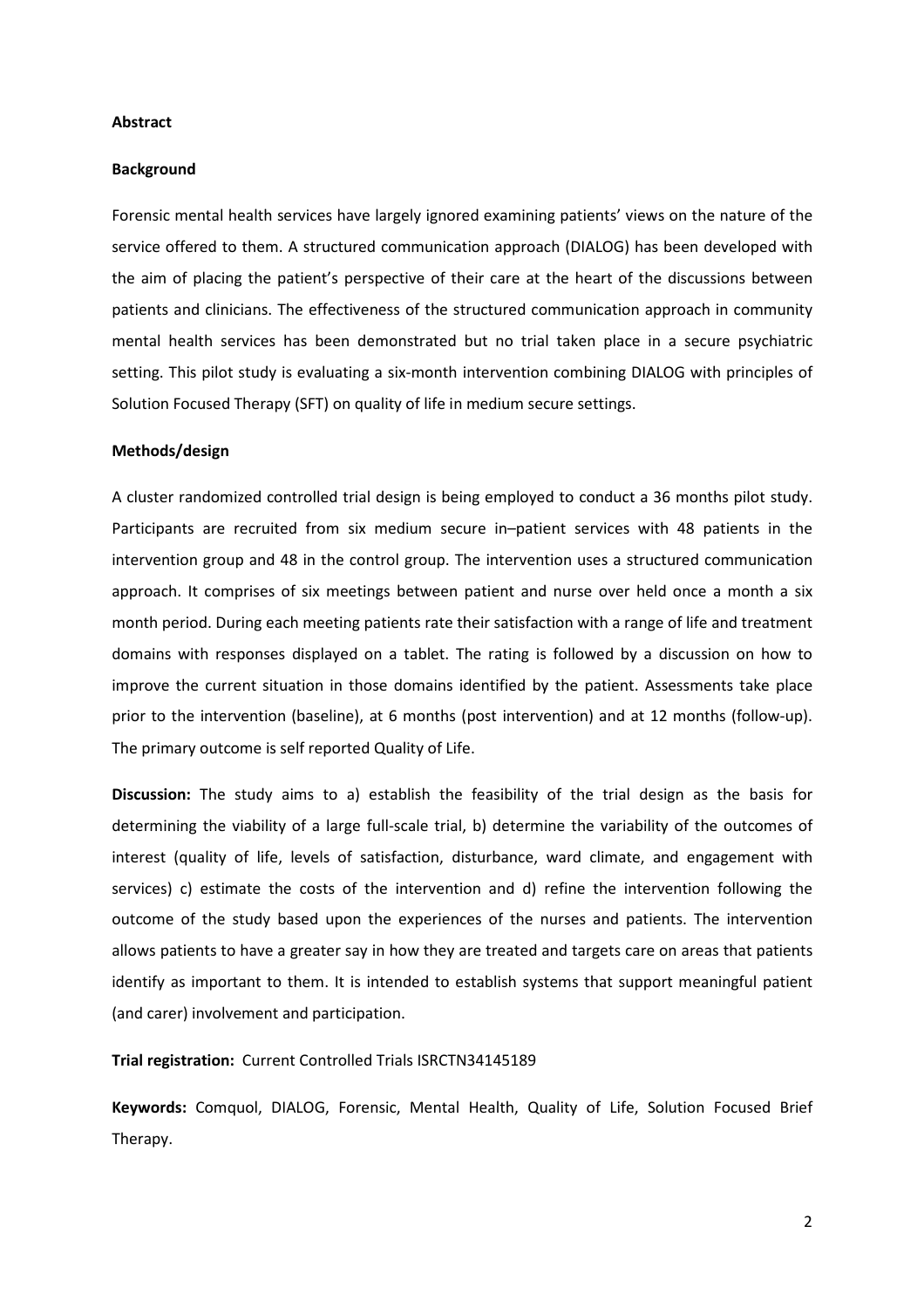#### **Background**

The Department of Health [1] defines forensic mental health care as the provision of mental health services for people with mental disorders who are offenders or at risk of offending. Services are provided in secure, community, NHS and criminal justice settings. The patients include difficult, dangerous and/or extremely vulnerable people whose behaviours present a risk to themselves as well as others. They can be difficult to engage in assessment, treatment and research, and staff must meet the therapeutic needs of patients whilst addressing legal, security and public safety issues.

The increasing importance of forensic mental health care can be shown by an increase in medium secure unit beds in NHS Trusts in England and Wales from a total of 2,500 in 1997 to 3,723 in July 2007 [2].The average cost of a medium secure unit bed in London in 2006 was approximately £460 a day [3]. These figures indicate the annual cost of NHS medium secure unit places in England is over £500 million. In addition, many prisoners with severe mental illness requiring NHS in-patient care are unable to be transferred, with the principal problem being a shortage of secure psychiatric beds [4].

Developing a valid therapeutic approach has the potential for producing clinical and economic benefits. The Best Practice Guidelines in Medium Secure Units [5] stated the key security factor within a forensic healthcare setting was relational security; the formation of a therapeutic alliance between staff and patients, with individual patient care at the centre of relational security. It also recommended developing patient involvement in all aspects of the service. This followed earlier guidance, that the interests of patients should lead service developments and that treatment be guided by their aspirations and experiences [6]. However, a review of forensic mental health services noted a lack of a patient perspective and involvement in the service [7]. The report suggested future work should seek to build mechanisms and services that involve patients and respond to their views. This is supported by research findings that significantly better clinical outcomes are reported, with reductions in unmet need, lower levels of psychopathology, higher global functioning, lower social disability, higher quality of life, and better satisfaction with services, when an agreed clinicianpatient intervention strategy was in place [8,9]. However, there is a lack of research in forensic settings concerning therapeutic relationships and no published research regarding examining relational security in secure settings. It has been proposed that quality of life assessments may represent the only way of measuring the totality of detained forensic patients' experience in secure environments to guide the development and improvement of patient care [10].

3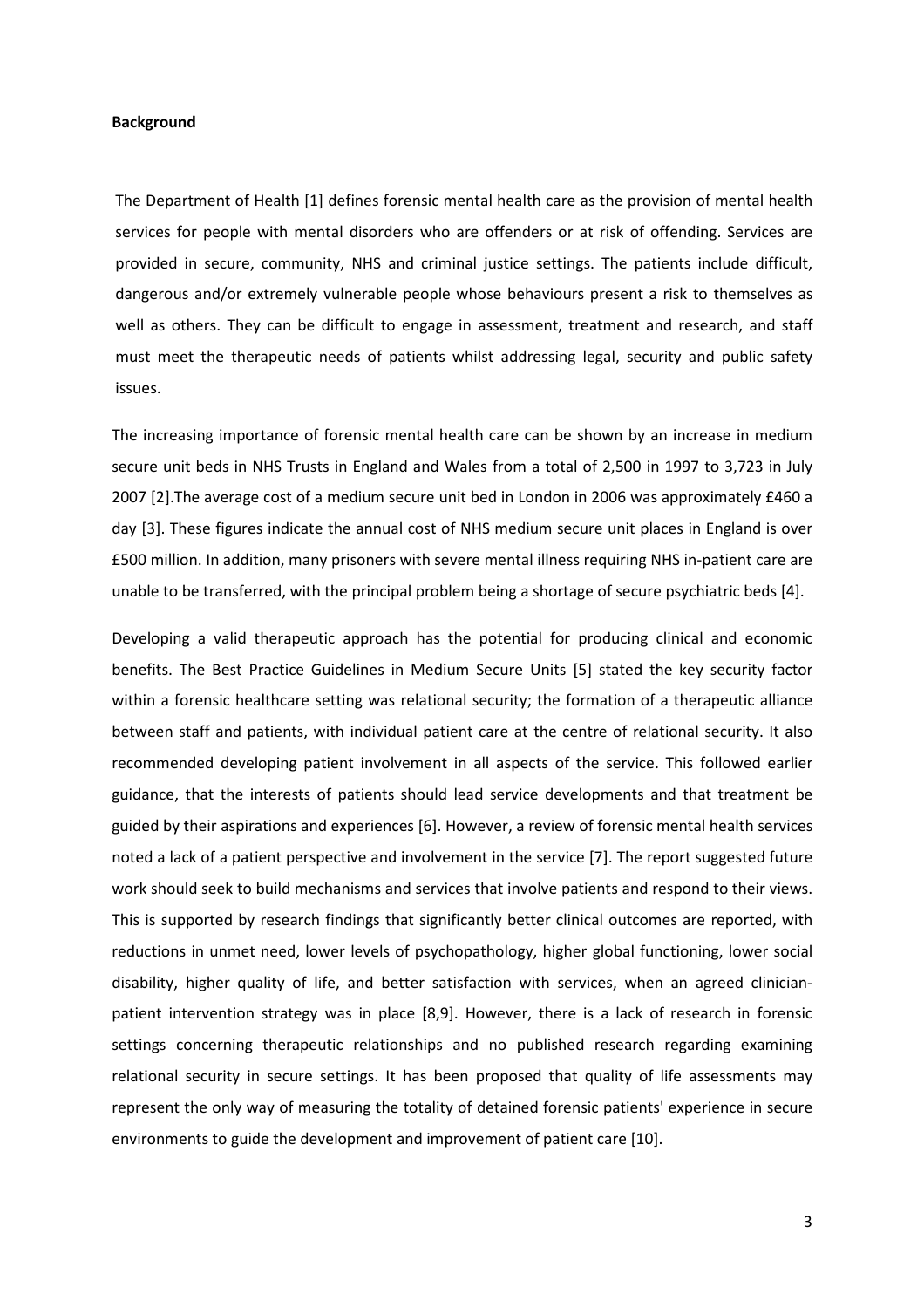Research in primary care settings indicates a patient-centred approach, including active participation of patients in the treatment process, is associated with better quality of life, increased adherence to treatment regimes and reduced misunderstanding between clinicians and patients [11,12]. A positive relationship with the primary worker is consistently found to predict a better outcome in relation to symptomatology, time in hospital, and quality of life [13]. Priebe and colleagues [14] have developed an intervention using a structured communication approach placing the patients' perspective of their care at the heart of the discussions between patients and clinicians. The intervention consists of two elements: a computer-mediated approach (DIALOG) used in conjunction with non-directive counselling based on the principles of Solution Focused Brief Therapy (SFBT). This has been found to be an effective practical method of developing patient's involvement in their treatment. In DIALOG the patient completes a simple assessment in the meeting with the clinician, recording the degree of satisfaction with a range of life and treatment domains. In an updated version of the intervention the rating for each domain is entered onto a tablet. A tablet is a mobile computer that is primarily operated by touching the screen with iPad's used in this study. Patients are also asked if they require additional help to improve their current situation in a given domain. Areas where help is requested are then marked and requests for additional help remain visible. On completing the ratings, the patient and the clinician can see an overview of all domains and may compare current scores for each of the domains. All of the previous ratings can be displayed graphically on the tablet screen and used to monitor developments over time. The ratings are intended to inform the conversation between the patient and the clinician with some or all of the ratings discussed in detail. In a trial in six European countries the intervention group had significantly higher quality of life scores, satisfaction with treatment, and less unmet needs, compared to the control group. A major strength of the study was the intervention was tested in routine clinical conditions.

The underlying rationale of this approach is that providing patients and nurses with this information will lead to explicit negotiations about what each individual patient wants and what the nurse can help do about it. The hypothesis presented is that this focus on the individual concerns of the patient will, in turn, lead to an improvement in subsequent care and the patient's quality of life.

In a recent paper, it was found that the psychometric qualities of subjective qualities of life scores generated in DIALOG are strong. This indicates that DIALOG ratings can also be used for evaluating quality of life scores, adding to the value of the approach [15]. DIALOG has not been tested in a forensic environment. It is proposed that using a structured patient-clinician communication approach within a forensic mental health setting would improve patients' quality of life, levels of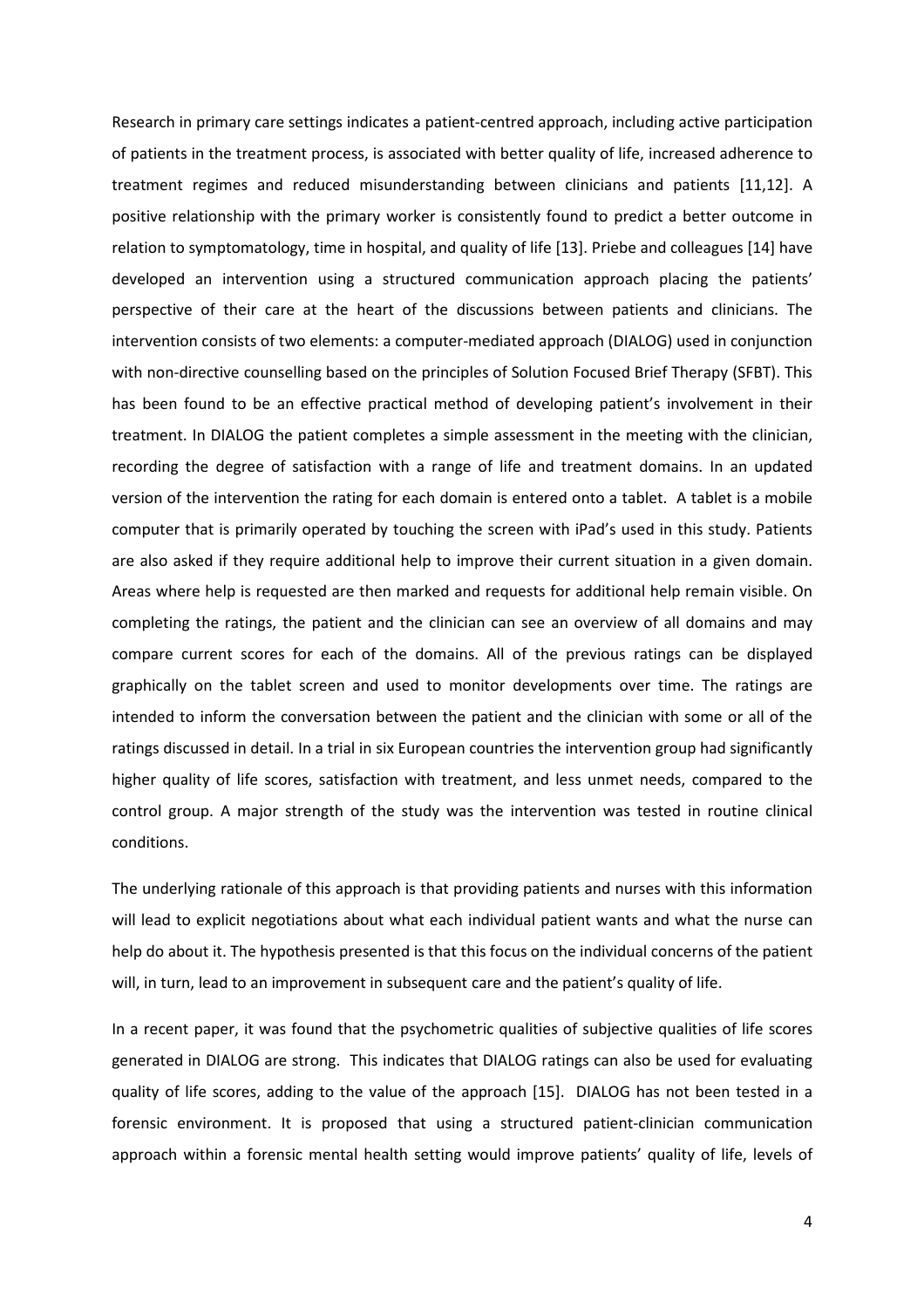satisfaction, engagement with services and reduce disturbance. There is, however, a need to pilot the intervention in this setting to establish the viability of a large full-scale trial, determine the variability of the outcomes of interest, estimate the costs of the intervention, and refine the intervention following the outcome of the study based upon the experiences of the nurses and patients.

#### **Methods/design**

#### **Design**

A pragmatic cluster randomized trial has been designed avoiding any potential contamination between the intervention and control groups in clinical practice. Six medium secure units will be randomized. Far fewer women than men are resident in secure units. To enable the study to examine the intervention with both men and women in the forensic mental health service, the units are stratified. The first stratum includes four medium secure units with two male wards in each unit participating in the study. The second stratum consists of two medium secure units with one male ward and one female ward in each unit participating in the study. Within both groups there is a balanced design resulting in the same number of units in each of the intervention and control groups (Figure 1). A randomization schedule has been drawn up by a statistician independent of the study. The study will include a population of in–patients in the six forensic medium secure wards. A sixmonth intervention approach is being used based on the work of Priebe et al [13, 14].

#### **Figure 1 Flowchart (insert here)**

#### **Ethical Approval**

Ethical Approval was obtained from the London Surrey Borders Research Ethics Committee in July 2011 (reference number 11/LO/0104).

#### **Participants**

The participants are registered mental health nurses and in-patients at six medium secure units in Southern England and London. Nurses will be initially approached in two wards in each of the participating units (twelve wards overall). The inclusion criterion for the clinicians will be that they are registered mental health nurses working with in-patients within those wards. Each patient residing in the participating wards is eligible to participate as long as the following inclusion criteria are met; they have a history of least 3 months of current in-patient treatment in the service and are capable of giving informed consent. There is no time frame for the recruitment of participants.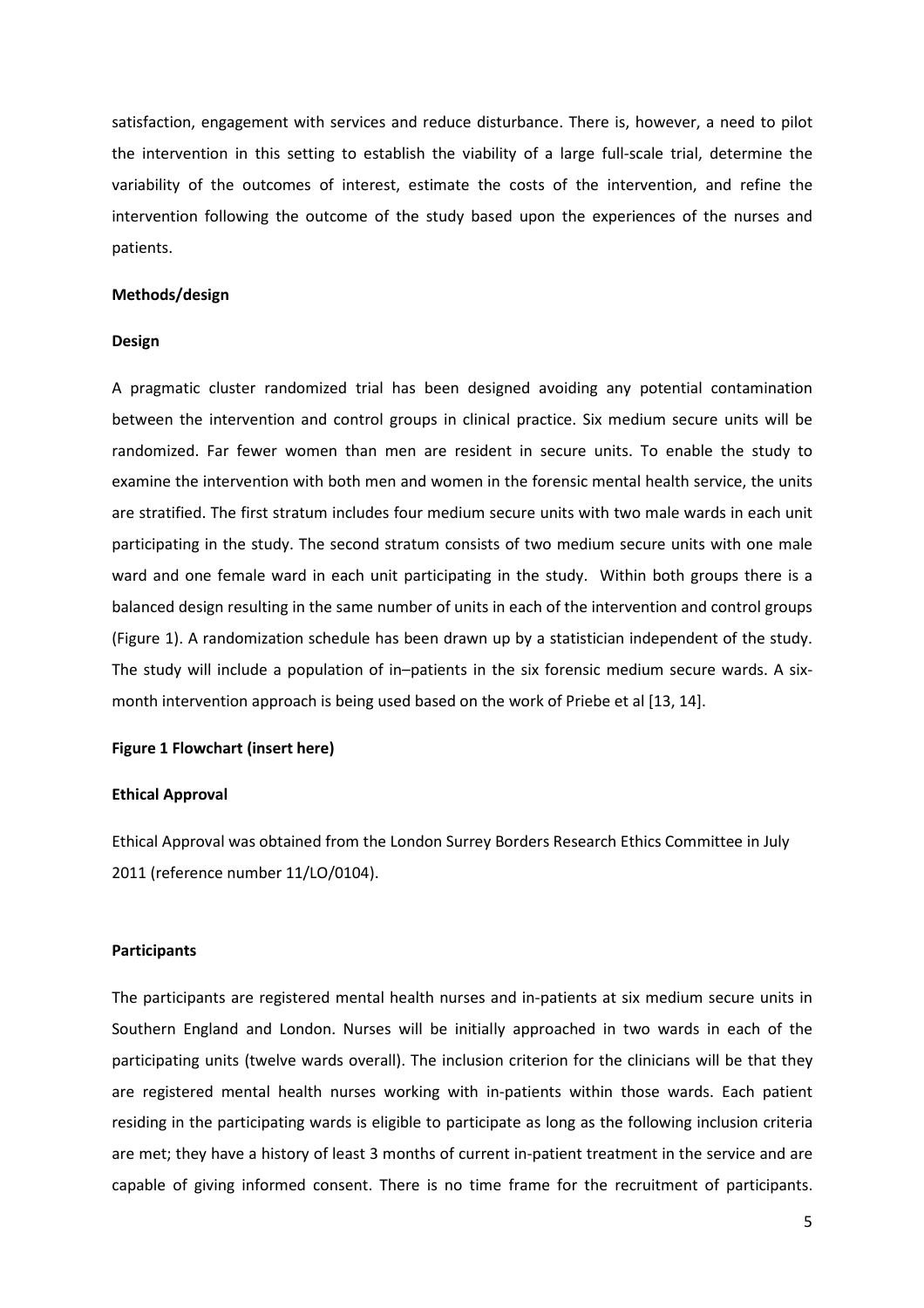Recruitment will take place until a sufficient number of nurses and patients have agreed to participate. If there are insufficient numbers of participants from the two identified wards discussions will be held with the clinicians and management teams of the unit to consider whether other wards are able to be included. Informed consent from both nurses and patients is obtained before inclusion into the study. To avoid bias, the allocation of a unit into either the intervention or control arm of the study is only undertaken following the identification and recruitment of a sufficient number of nurses and patients from each unit [16]. The researchers are, therefore, blind to allocation status at the point of nurse and patient entry into the study. The allocation is performed by the randomization service of the registered Pragmatic Clinical Trials Unit at Bart's and the London School of Medicine and Dentistry (PCTU).

Pilot studies are limited in terms of the number of participants involved and it is acknowledged there may be some nurses and patients who leave the study during the 12-month period from baseline assessment to six-month post-intervention assessments. This may be for various reasons such as a nurse moving to a different job, or a patient moving to another non-secure unit as their treatment progresses. Attempts will be made to follow up all patients who drop out of the study unless the patient requests they wish to withdraw from the study.

Ten nurses, from each ward in the intervention units, will be trained in the structured communication approach to allow for some drop-outs. The trial will recruit 96 patient participants (48 in both intervention and control arms) to also allow for some drop-outs. The findings of this study will be used to estimate variability in outcomes for a later larger study. As this is a pilot study, a formal sample size calculation is inappropriate.

Many complex interventions require a long-term commitment and often necessitate significant effort from participants. Therefore, the process of recruitment, participation and follow up will be monitored to ensure the intervention is acceptable and meaningful to patients and clinicians. The monitoring will take place through structured monthly meetings to be held between a research team member and the involved in the intervention and an in-depth exploration of the patients experiences through focus group discussion. The loss of participants over the course of a trial will also be carefully monitored with the offer of follow up interviews to all participants who either withdraw or drop out of the study, and reasons for leaving the study explored with those participants. A nominal sum of £35 will be given to each patient participant on completion of each set of assessments.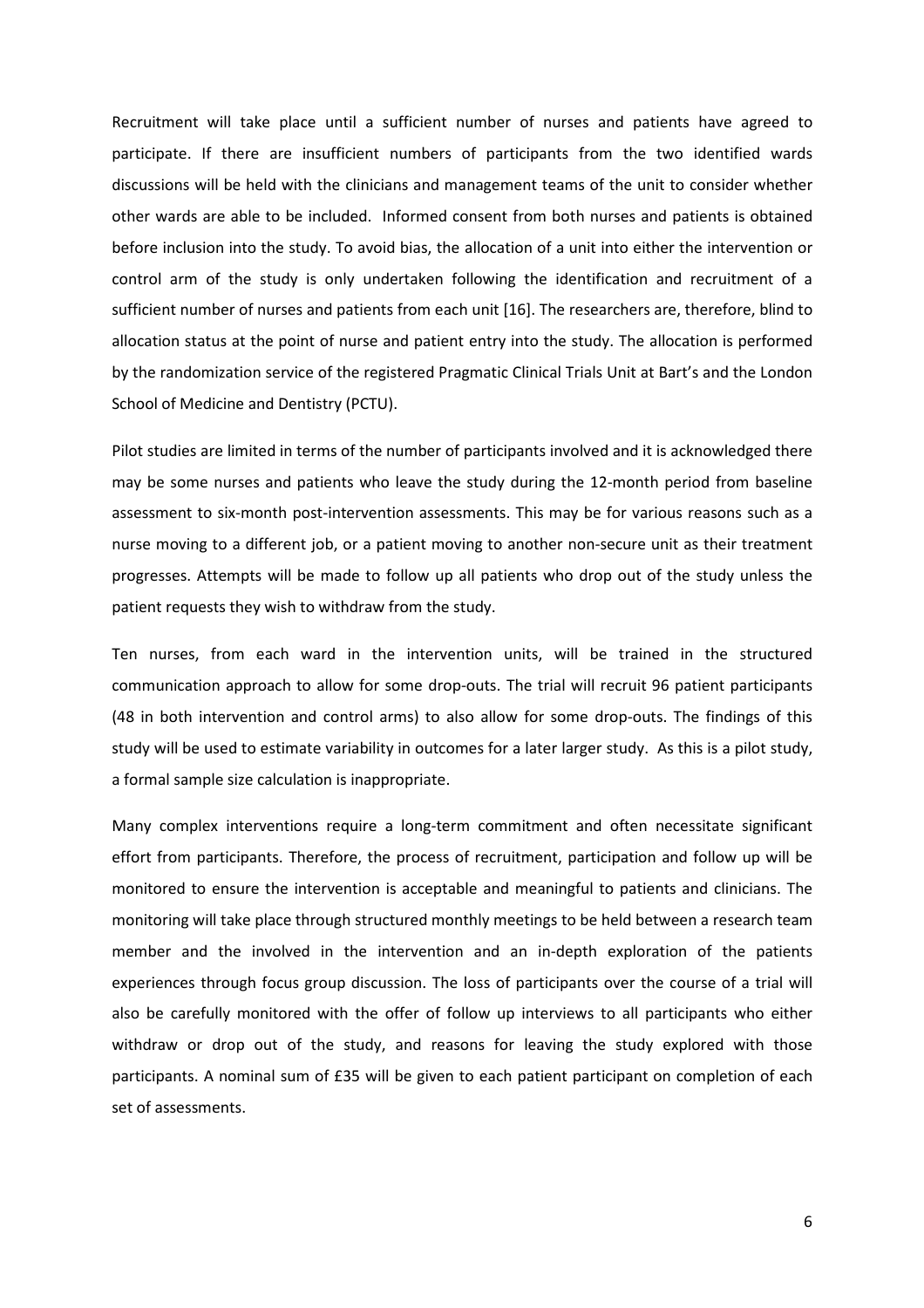#### **Interventions**

Participants allocated to the intervention group will receive the DIALOG approach combined with counselling guided by SFBT. The DIALOG approach involves monthly meetings between the patient and nurse for a period of six months meetings and arranged as part of routine care. The intervention consists of two elements: a computer-mediated approach in conjunction with non-directive counselling which has been found to be an effective practical method of developing patients' involvement in their treatment. DIALOG is used by nurses nominated to facilitate structured communication sessions to enable individualised therapeutic discussions. During the meeting the patients complete a simple rating list, recording the degree of satisfaction with a range of life and treatment domains. The eleven domains are; mental health, physical health, accommodation, job situation, leisure activities, friendships, relationship with family/partner, personal safety, practical help, meetings and medication. Each domain is rated on a scale of 1-7 (from 'couldn't be worse' to 'couldn't be better'), and followed by a question on whether the patient wanted any additional or different help in the given domain. If the patient answers yes, the type of the requested additional or different support is discussed and recorded. The eleven domains are presented in a fixed order and an explicit response is required for each item before proceeding to the next item. Participants' answers to all questions are entered directly onto a tablet using specifically developed software. The tablet allows patients and nurses to view screen displays detailing the current rating of a domain as well as the rating from any previous month. The procedure is designed to ensure the patient's views on their situation and needs for care are the central point of treatment discussions and the patient's view on what kind of help would improve their current situation is explicit.

The counselling approach offered is the Solution Focused Approach. It is a structured conversational approach that promotes movement towards positive change in individuals, families, and other systems. It is based on Solution Focused Brief Therapy (SFBT). The approach is characterised by a focus on the future, more specifically, exploring what will be different when things are better.

A three day training programme will be delivered to all nurses in the intervention group in two areas to help ensure the DIALOG approach is consistently administered.

A. Each nurse in the intervention group will be individually trained to use the software by a researcher and provided with written instructions. They are instructed on how the ratings should be used to facilitate a dialogue with the patients, particularly when there are changes since the last rating, explicit dissatisfaction with life domains or treatment aspects, or the patient wants additional or different support.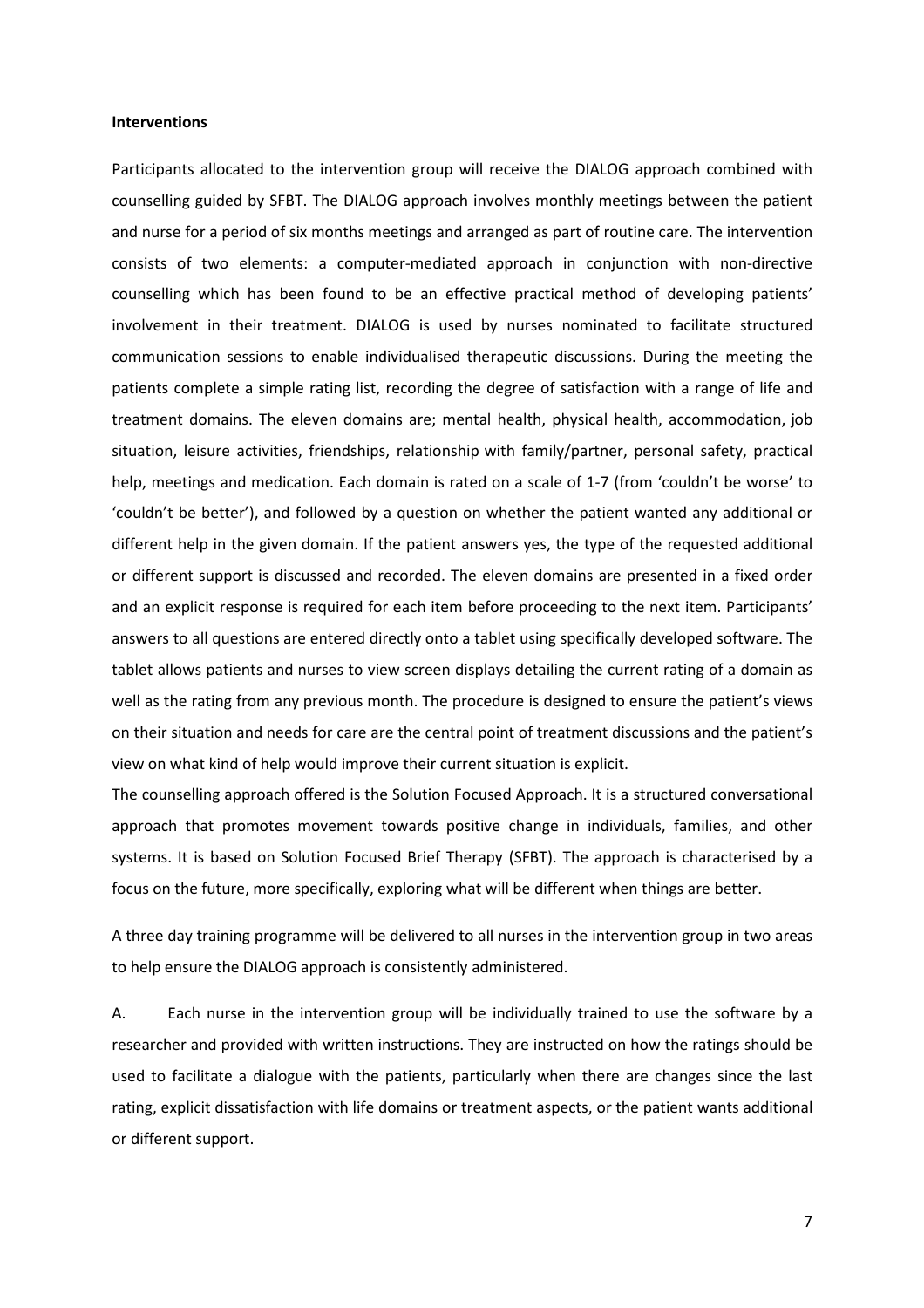B. Nurses facilitating structured communication sessions also receive training programme in Solution Focused Brief Therapy. The training will be delivered by an experienced solution-focused therapist who runs a Masters course in solution focused therapy and is a founder member of the UK Association of Solution Focused Practice. Each nurse will also receive a practical handbook explaining how to conduct the solution focused approach to help ensure a similar approach is used in all sessions.

Patients in the control arm will meet nurses with the same frequency as in the intervention group. The meeting will be used to plan and evaluate care as well as to discuss any specific difficulties but without using the formalised DIALOG approach.

#### **Monitoring the Intervention**

The nature and variation of the approaches used by different nurses will be recorded and evaluated. To enable a clear description of the ways in which the session are conducted and to try and ensure a consistency of approach by the nurses, the main topics of each session are recorded by the nurse facilitating these sessions on a record sheet at the end of each session. Further, each nurse and patient is asked to consider whether up to two sessions, out of the six session intervention, can be audio recorded. In addition, monthly meetings are held between a researcher and each nurse to examine the intervention and monitor the needs of the nurse. This guides the acceptable limits to which practitioners can individualise interventions and help ensure individual styles and evolution in treatment do not render results from different groups of participants incomparable or excessively reduce the effectiveness of the intervention.

#### **Assessment**

#### **Feasibility**

To establish the feasibility of a full-scale cluster randomized trial we will calculate the estimated treatment effect and corresponding confidence intervals for all outcomes measured at 6 and 12 months. These outcomes are detailed in the following section. We will first calculate a mean value of the outcome for each unit, and then calculate the treatment effects (and corresponding confidence intervals) as the mean difference of these means in the intervention and control groups. This is an acceptable method of analysing data from cluster randomized trials when the number of clusters is small. Given that this is a pilot study, we expect confidence intervals to be wide and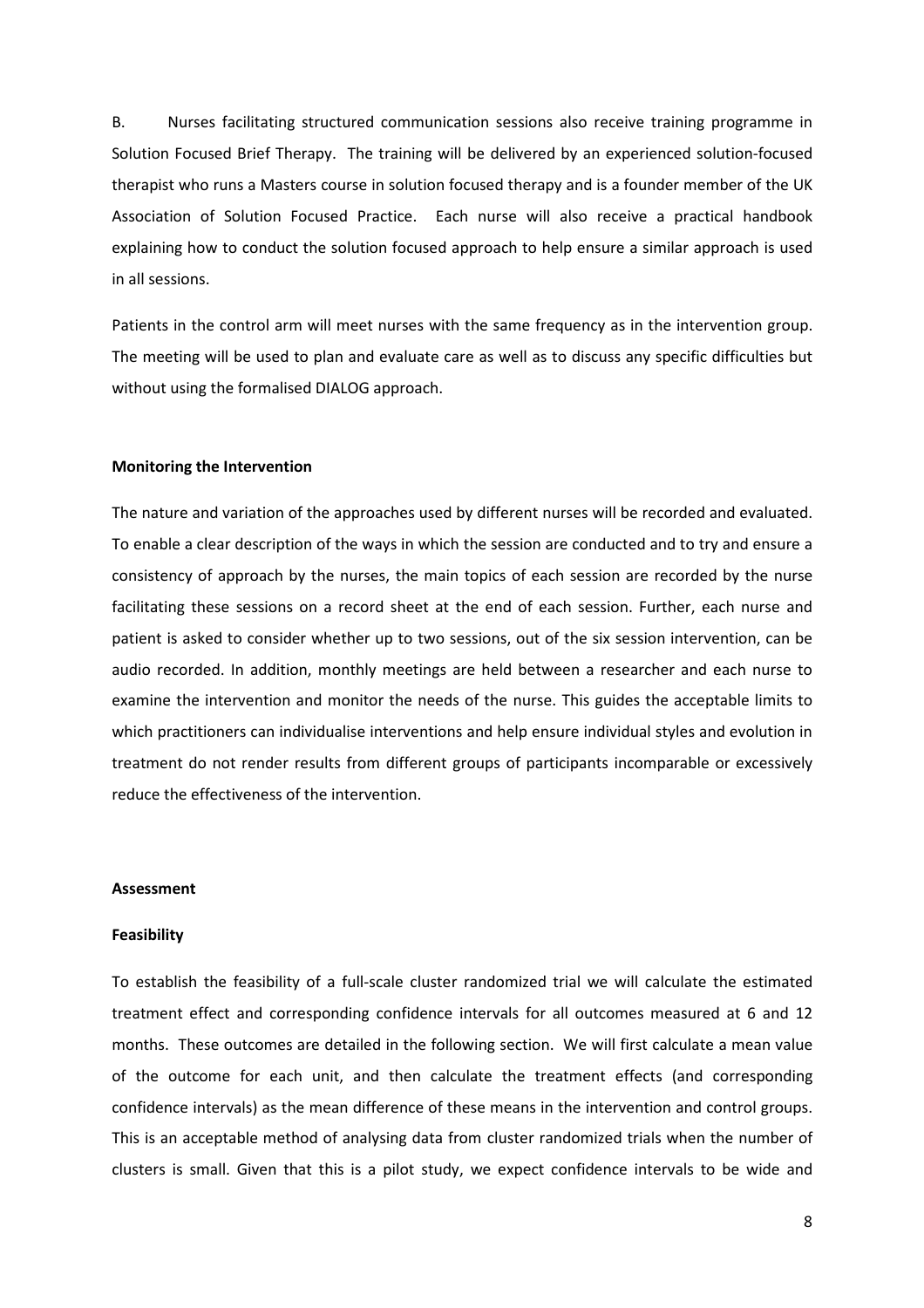hypothesis testing will be inappropriate. We will instead use the confidence limits of each treatment effect and knowledge of the clinically important difference for each outcome (where this is available) to determine whether clinically important differences are ruled out by these confidence limits. If they are not, then this will indicate that it is worth pursuing a full scale trial. However, where confidence intervals indicate an unambiguously clinically important effect we will test the statistical significance using t-tests of data aggregated to the cluster level. The aggregation to cluster level will be carried out as already described. We will also consider the recruitment and drop-out rates to assess the feasibility of conducting a full scale trial with similar rates. For the outcomes measured monthly we will plot data graphically to look at patterns and whether there are any obvious trends. This will facilitate the construction of possible suitable outcome measures for the full scale trial from these data. In addition, for each outcome measure at each time point we will examine completion rates, both whether or not the outcome measure has been completed at all, and the extent of completion. This will indicate the feasibility of using the various outcome measures in a full scale trial, and also help to determine the likely size of the trial if we allow for drop-outs in a sample size calculation. In addition the number of participants recruited from each ward, the number of staff and patients who refuse to take part, as well as the number of drop outs will also be recorded. We will be collecting and summarising data on the attendance of nurses at training events and the timing of the expected monthly sessions between nurses and clients and between nurses and a researcher, to ascertain the fidelity of the intervention. Finally, demographic data collected on each participant at the start of the study will also be used to describe the participants in this study. The research team will reflect on the representativeness of the demographics in terms of the general population of patients that could potentially be use the intervention.

# **Outcomes**

The primary outcome is Quality of Life. This will be assessed by the Manchester Short Assessment of Quality of Life scale (MANSA) [17]. It has sixteen questions with responses recorded on a seven point Likert scale. The questions will be given to the participants prior to them being contacted by a researcher blind to the allocation status of the participants. The researcher will interview the participants by phone, asking the MANSA questions, and noting down their responses.

The primary endpoint will be measured at three time points. To ensure results are not affected by a secular trend, each intervention group unit will be paired with a control unit group. The assessments for each paired intervention-control group unit will be carried out within a month of each other at each time point.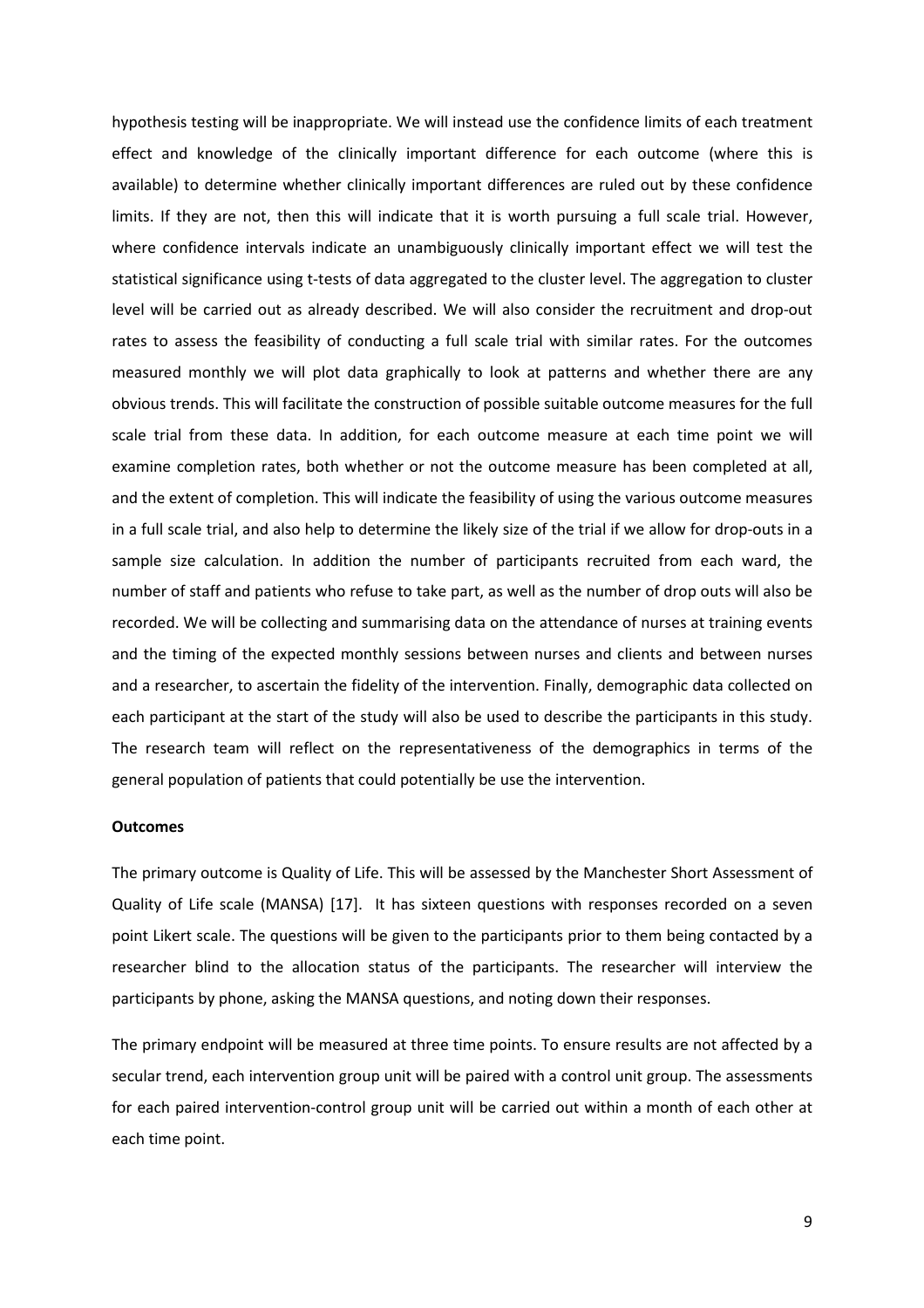Time Point 1 - baseline assessment of patients; for the intervention group this will be prior to their first structured communication session while for the control group this will be at the same time as noted above;

Time Point 2 – within the two weeks following the intervention; the last DIALOG approach meeting (after six months);

Time Point 3 – six months post intervention (twelve months after time point one).

Secondary outcome measures

a) Disturbance – Any disturbed behaviour involving the patients will be taken from the ward untoward incident forms and patient progress notes on a monthly basis from three months prior to the assessment till the six-month post intervention follow up (15 time points). The behaviour recorded is:

- No. (and hours) of seclusions
- No. of incidents where the patient was physically restrained.
- No. of suicide attempts.
- No. of attempts at self-harm.
- No. of violent acts towards others.
- No. of violent acts towards inanimate objects.
- No. of attempted abscondings/escapes
- No. of actual abscondings/escapes.

#### b) Therapeutic Relationships

The perceived value of the therapeutic relationship will be assessed using the Helping Alliances Scale [18].

# c) Social Climate of Ward

The therapeutic milieu of the ward environment will be measured by a 17 item questionnaire for assessing the social climate of forensic psychiatric wards, the Essen Climate Evaluation Schema (EssenCES) [19].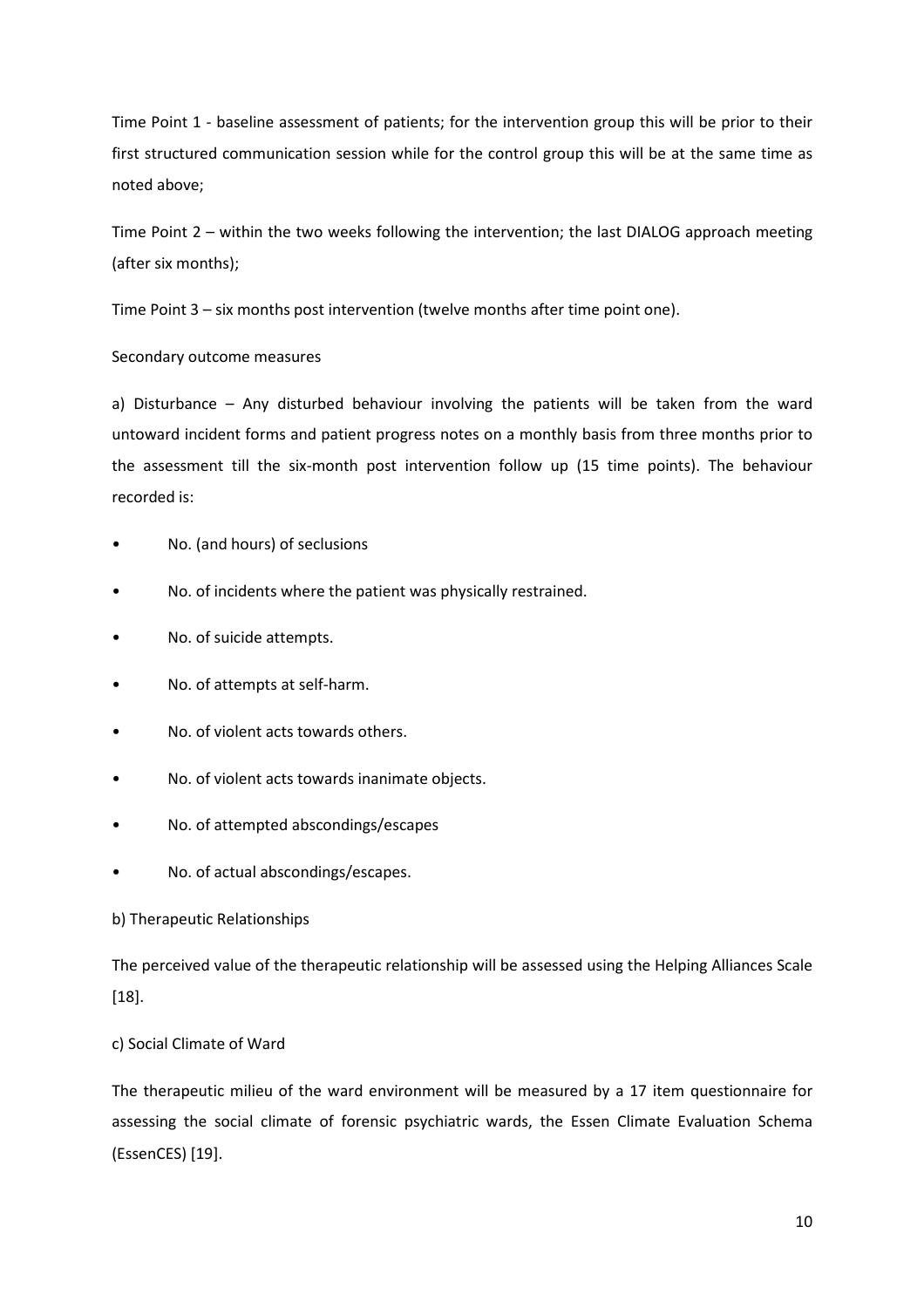#### d) Patient Satisfaction

This will be assessed using the 60-item Forensic Satisfaction Scale [20]. This rates service-user satisfaction in seven domains (staff interaction, rehabilitation, communication, milieu, finance, safety, and overall care).

# e) Recovery Measure

The Process of Recovery Questionnaire (QPR) will be used [21]. This is a 22-item measure that asks about aspects of recovery that are meaningful to patients.

#### f) Nurses Stress

This will be assessed using the 22 item Maslach Burnout Inventory at the three identified time points [22].

#### g) Satisfaction Checklist

The intervention group (only) will complete the satisfaction checklist to generate more information for the evaluation of the intervention. Patients complete the checklist during each monthly structured communication session. The checklist rates their level of satisfaction with eleven life domains (mental health, physical health, accommodation, job situation, leisure activities, friendships, relationship with family/partner, personal safety, practical help, meeting and medication). Each domain is rated on a scale of 1-7 (from couldn't be worse to couldn't be better).

To assess the likely size required for a full scale trial we need some estimate of the variability of the primary outcome and, in particular for a cluster randomized trial, an estimate of the intra-cluster correlation coefficient (ICC). Relying on pilot studies or even single previous trials for reliable estimates of the ICC is problematic because sampling errors are very large. Nevertheless, the randomization units in this study are unusual and ICCs from a number of other similar studies (the safest way of calculating ICCs) will not be available. Because of this we will calculate an ICC from this study, using standard analysis of variance techniques, although we will also attempt to triangulate this with other information available if possible.

#### **Economic Costs**

Economic analysis will examine the feasibility of a full-scale cost-effectiveness evaluation of the intervention compared to standard treatment, from the perspectives of health, social and criminal justice services.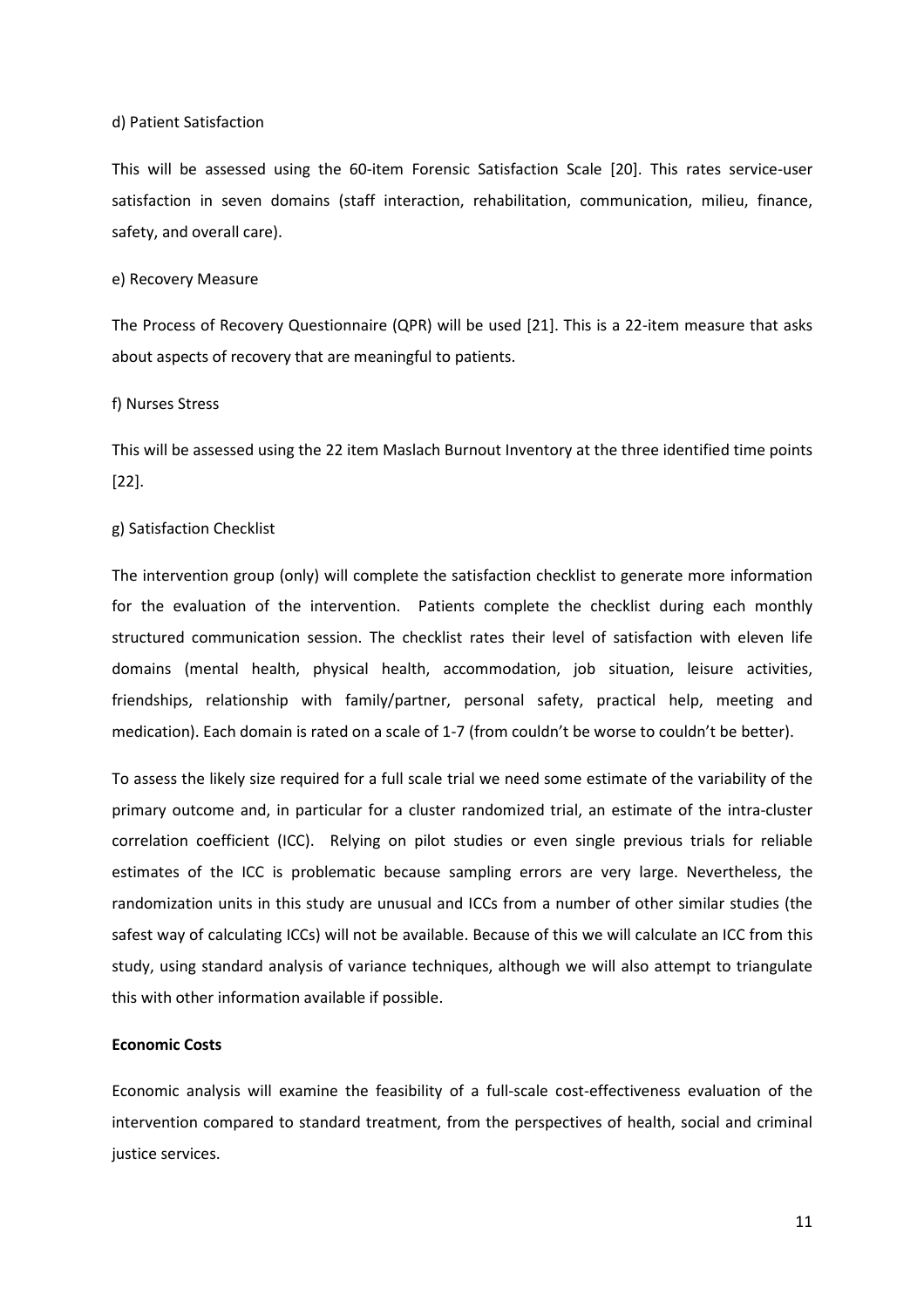A key task of the economic evaluation will be estimating the cost of the nurses training in the DIALOG approach plus SFBT based counselling. We will measure the time taken for training, on-going supervision and estimate the cost of using the methodological approach set out by Netten and colleagues [23]. The training costs will be considered in both the short-term and long-term, assuming that the training will continue to accrue benefits into the future.

In addition to the costs of the intervention, the services used by participants will be studied. The number of contacts with nurses will be collected from files. The Secure Facilities Service Use Schedule (SF-SUS) [24] will collect data on all other service use over the 12 months follow-up. The SF-SUS is completed from patient files and records information on accommodation, health and social care contacts, contacts with criminal justice professionals and daily activities including education, therapeutic and physical activities, both within the secure facility and external services. The schedule could thus also be used to collect the patient information for those in the study who may be discharged at follow-up. The SF-SUS has been piloted, tested and successfully applied in previous research in secure facilities [25, 26].

The cost per night in each of the units will be calculated using local data wherever possible. Costs accrued outside the facility will be calculated using existing unit cost estimates [23, 27]. Resource use differences between the intervention and control groups will not be compared statistically in order to avoid problems associated with multiple testing. Instead, resource use patterns will be described without statistical comparisons.

Total costs will be calculated as the costs of time in the units, any external costs and, for the intervention group, the cost of training the nurses in the DIALOG approach plus solution focused therapy.

Costs and outcomes will be combined in a cost-consequences analysis where costs are reported alongside a range of outputs [27]. The cost-effectiveness of the intervention compared to standard care will be assessed using primary (Quality of Life) and secondary (Disturbance) effectiveness outcomes. Incremental cost-effectiveness ratios (ICERs) will be estimated as a cost per one point improvement in the patient's satisfaction scale (MANSA) for the primary outcome, and as a cost per incident avoided (violent act, suicide attempt, escape, etc.) for secondary outcomes. The small number of clusters/participants in this pilot study do not permit an assessment of uncertainty around the ICER point estimates using probabilistic methods nor adjustments for cluster randomized design. Nevertheless, we will identify the major sources of uncertainty and estimate the impact of this uncertainty on ICERs in deterministic sensitivity analyses.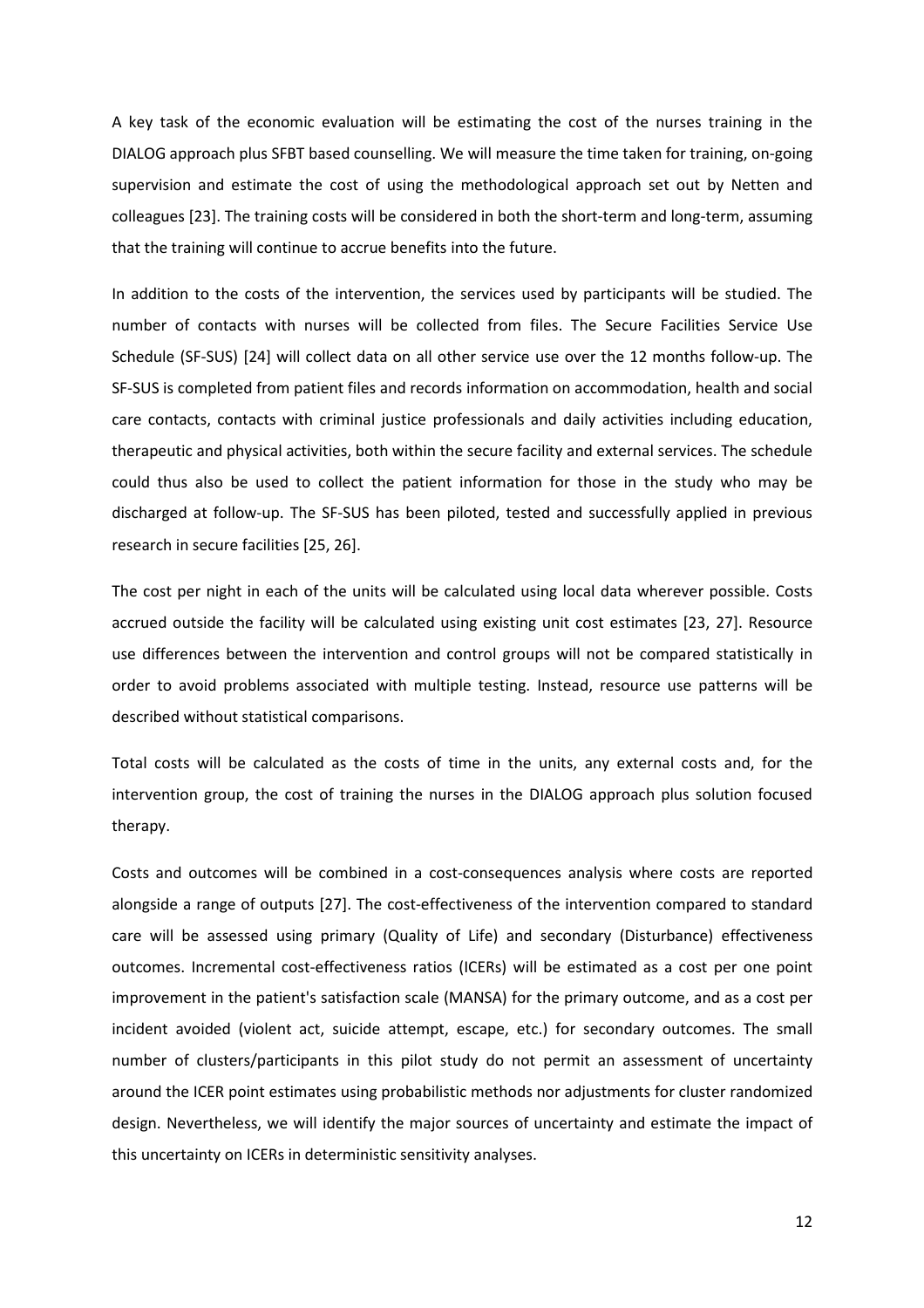#### **Participants' Experiences**

#### Evaluation of Patients' Experiences

Following the final session, three focus groups will be convened (one in each intervention unit) to draw out respondents' attitudes, feelings, beliefs and experiences of the intervention [28]. Each group will contain between four and eight patients and last 60-90 minutes. If more than eight patients wish to take part, a further group will take place. The focus groups will be audiotaped and transcribed.

There is strong support for the view that individuals who are similar to the target audience for the project are involved in this process and one patient member of the research team is involved in developing the interview schedule and moderating the groups [29]. Training in running focus groups is given by one of the research teams (IM) to ensure competence in focus group techniques [29]. This approach has been undertaken successfully in a previous project involving members of the project team [30].

Interviews with nurses facilitating structured communication sessions

Monthly interviews will be held with the nurses from their first meeting to their final session. The research team member records the following information at each monthly meeting: types of concerns/problems identified, types of approach used to find a solution to the problem, and acceptability of the approach from the nurse's perspective.

Follow up Interviews for participants who withdraw or drop out of study.

Each patient and nurse who withdraws or drops out of the study will be offered an individual interview to discuss reasons for withdrawing/dropping out of the study. The main reasons for leaving and any suggestions for improving the conduct of the study will be recorded.

The data from these three meetings will be analysed using thematic analysis. This focuses on describing identifiable themes and patterns of living and/or behaviour [31]. The analysis will examine the nurses and patients views of the intervention and the outcome measures used in the study. The findings will be fed back to respondents for validation or revision of the interpretations.

#### **Discussion**

The aim of this study is to undertake a pilot trial to examine the proposed methodology of an intervention study based upon the structured communication approach developed by Priebe et al [13]. The value of a pilot study lies in the understanding it generates concerning the study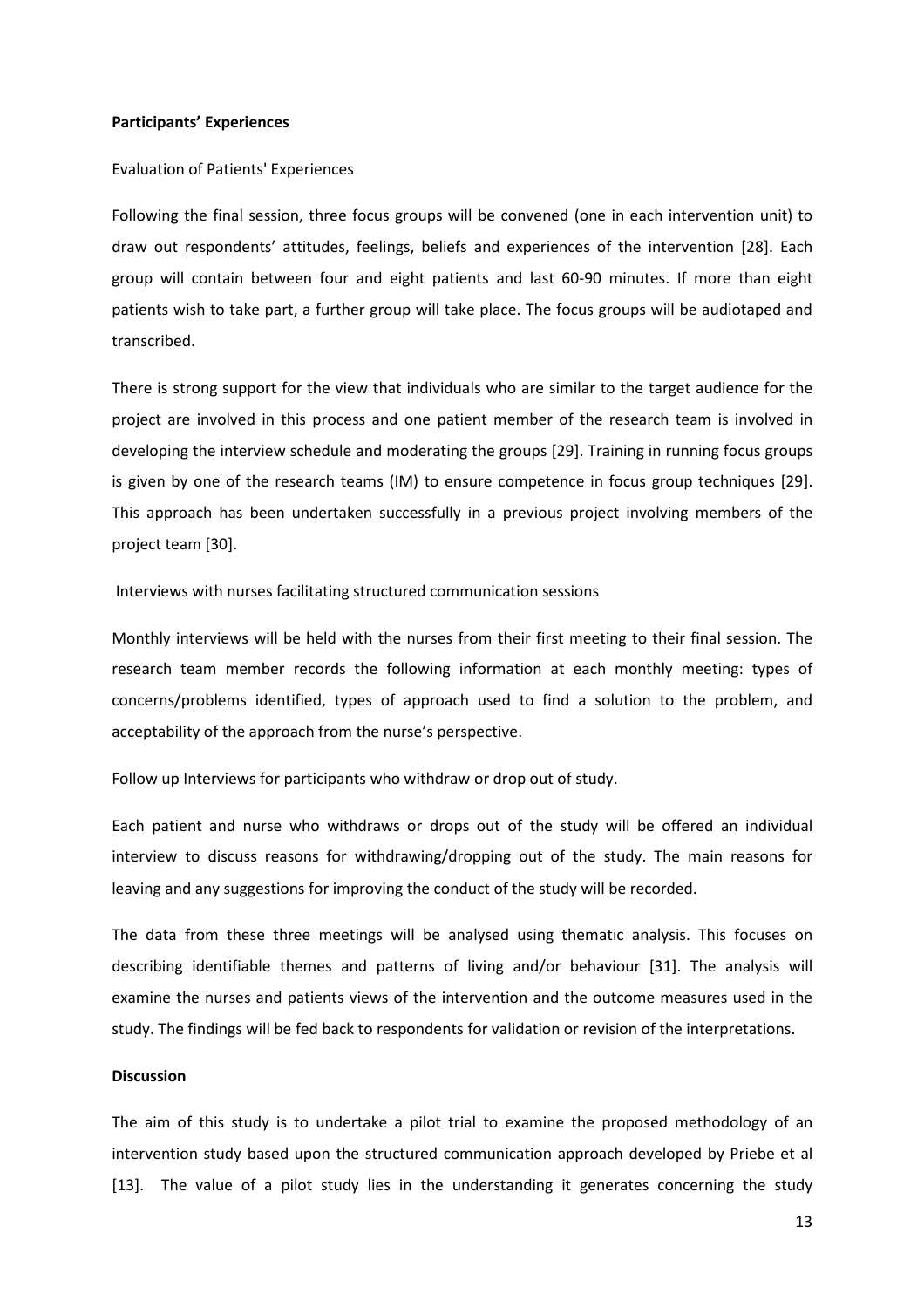procedures in providing a thorough evaluation of the acceptance and feasibility of the proposed approach.

The specific objectives of the study are to:

a) Establish the feasibility of the trial design as the basis for determining the viability of a large fullscale trial (the estimated treatment effect, study procedures, outcome measures, estimates of recruitment for a main trial, and follow up of participants).

b) Determine the variability of the outcomes of interest (quality of life, levels of satisfaction, disturbance, ward climate, and engagement with services)

c) Estimate the costs of the intervention.

d) Refine the intervention following the outcome of the study based upon the experiences of the nurses and patients.

An important element of care in forensic mental health services is the development of good therapeutic relationships with patients and the subsequent impact on recovery and relational security. The findings from this study will contribute to these aspects of service delivery in a number of ways. The findings will inform the delivery of care in NHS settings through providing access to a structured and clearly detailed intervention approach that can be incorporated into practice standards in forensic mental health care settings. If the pilot trial, and subsequent full trial, show the personalised DIALOG intervention is effective the findings may have important implications for the treatment approaches in forensic mental health care settings worldwide. Finally, if the implications of this study are positive, they will also provide a guidance to which interventions may be most suitable for different quality of life domains.

One of the strengths of the proposed research is patient involvement in the planning and running of the study. This has been recognised by the Mental Health Research Network with the MHRN User Involvement Prize awarded to the ComQuol study in 2012. The current proposal was developed following a collaborative research project involving one of the research team (DM) and three patients. This resulted in the development of the Forensic Satisfaction Scale [20] one of the secondary outcome measures of this study. Experience of this collaborative work has guided the procedures being used to ensure patient input into the project [32]. The proposal was presented and reviewed at the Patient Forum at a medium secure unit. It was discussed with the patients and carer members of the Mental Health Research Network (MHRN) clinical research group SUCESS (Patients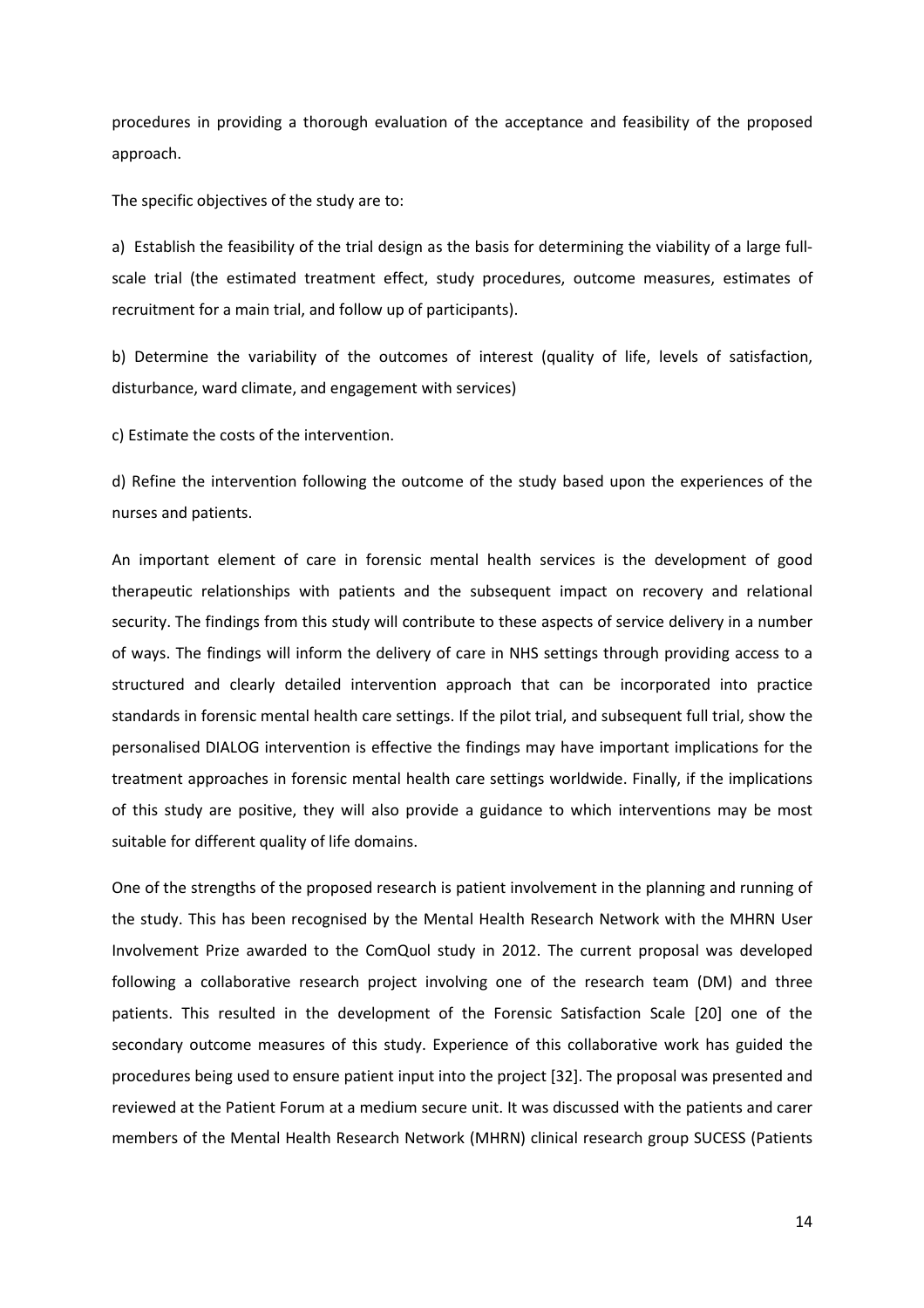and Carers Experiences of Secure Services). It was also subject to peer review as part of the requirements of the funding process of the RfPB programme.

Two patients were involved in formally reviewing the proposal and their comments used to amend to proposal. One patient also agreed to participate as a member of the research team and meets monthly with members of the project management team to review the conduct of the research. Patients will also be involved in the analysis of the data and in the dissemination of the findings. The patient member of the research team will also lead the part of the project examining the experiences of intervention from the patient participants' perspective. This will involve training in focus group techniques and thematic analysis that will be provided by one of the research team.

# Limitations

While the present study meets many requirements for a high quality clinical trial, there are some potential limitations of this design which need to be taken into consideration. One limitation is the difficulty to maintain consistency in relation to allocation of the nurse facilitating the structured communication sessions for a given patient. As patients progress through the care pathway and move wards within the units, they are retained in the study sample and continue receiving the intervention based on the structured communication approach however the nurse facilitating these sessions would be one of the nurses based in a new ward.

Another limitation is related to the possible selection bias. The use of patient volunteers may lead to selective participation from subjects with particular characteristics, such as higher level of motivation to engage in therapeutic relations, or more generally in any type of activity. To minimize selection bias a money incentive has been introduced to encourage participation of patients who are less likely to engage in ward based activities. Patients allocated to the intervention and control group have the same financial incentive.

#### **Trial Status**

The trial was actively recruiting participants at the time that the protocol was submitted for publication.

#### **Abbreviations**

ComQuol, Structured Communication Approach on Quality of Life; EssenCES, Essen Climate Evaluation Schema; ICC, Intra-cluster correlation coefficient; MANSA, Manchester Short Assessment of Quality of Life; MHRN, Mental Health Research Network; PCTU, Pragmatic Clinical Trials Unit; QPR, Process of Recovery Questionnaire; RfPB, Research for Patient Benefit; SFBT, Solution Focused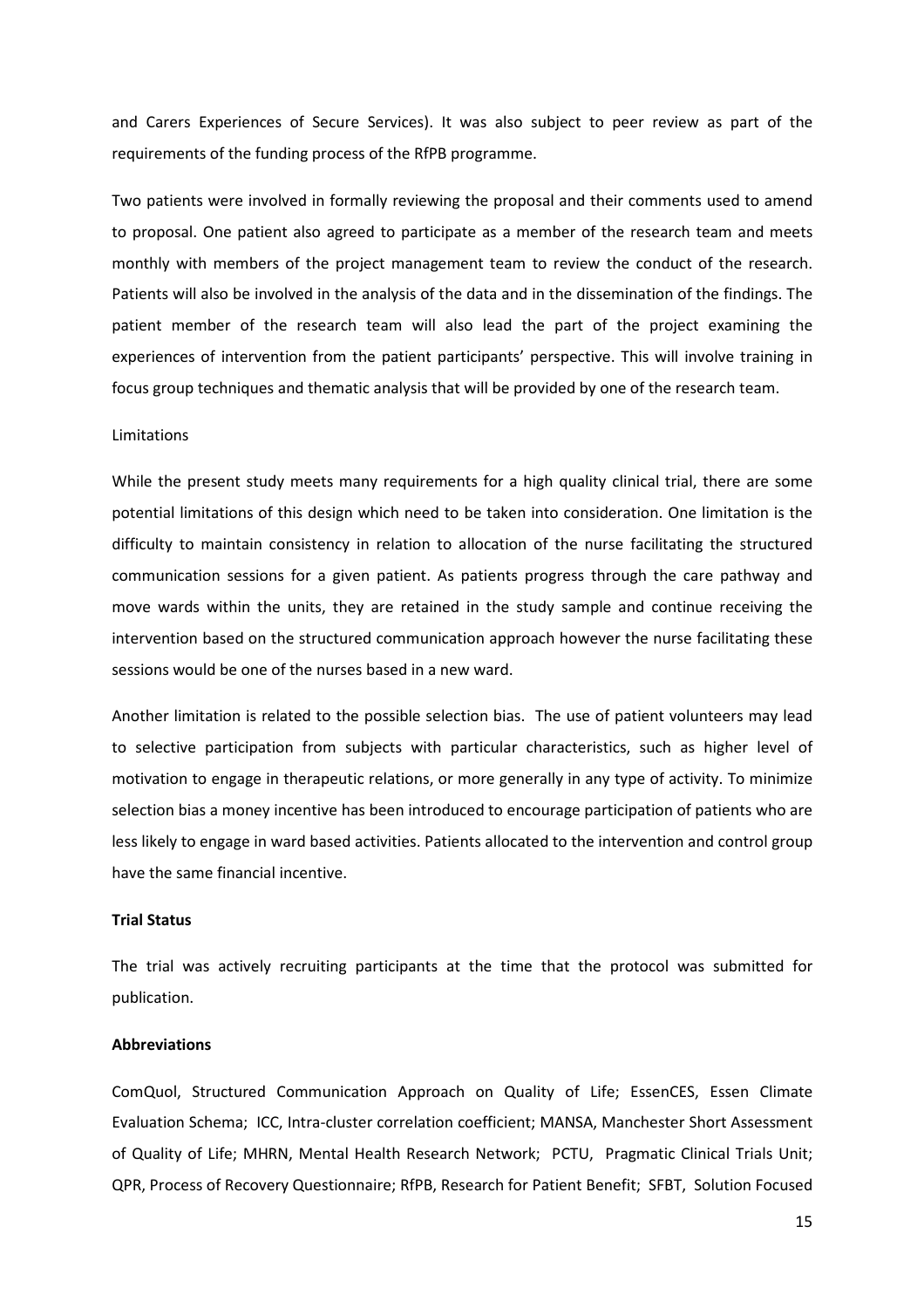Brief Therapy; SF-SUS, Secure Facilities Service Use Schedule; SUCESS, Service Users and Carers Experiences of Secure Services.

# **Competing interests**

The authors declare that they have no competing interests.

# **Authors' contributions**

DM is the Chief Investigator of the study and coordinated and wrote the application to NIHR, DB helped develop the original proposal, DM, CK and JP share day-to-day management of the project, TC is the project supervisor, SP developed the intervention approach and oversees the implementation of intervention, SE oversees the statistical and economic analysis, IM is collecting and analysing qualitative data and JK is the project research assistant who has recruited participants and collected the study data. All authors contributed substantially to study design, development of intervention, protocol writing and drafting the manuscript.

# **Acknowledgments**

The authors would like to thank Dr Natalia Hounsome for her advice regarding the economic evaluation. This study received funding from the National Institute for Health Research, Research for Patient Benefit Programme, Grant number PB-PG-0609-19107.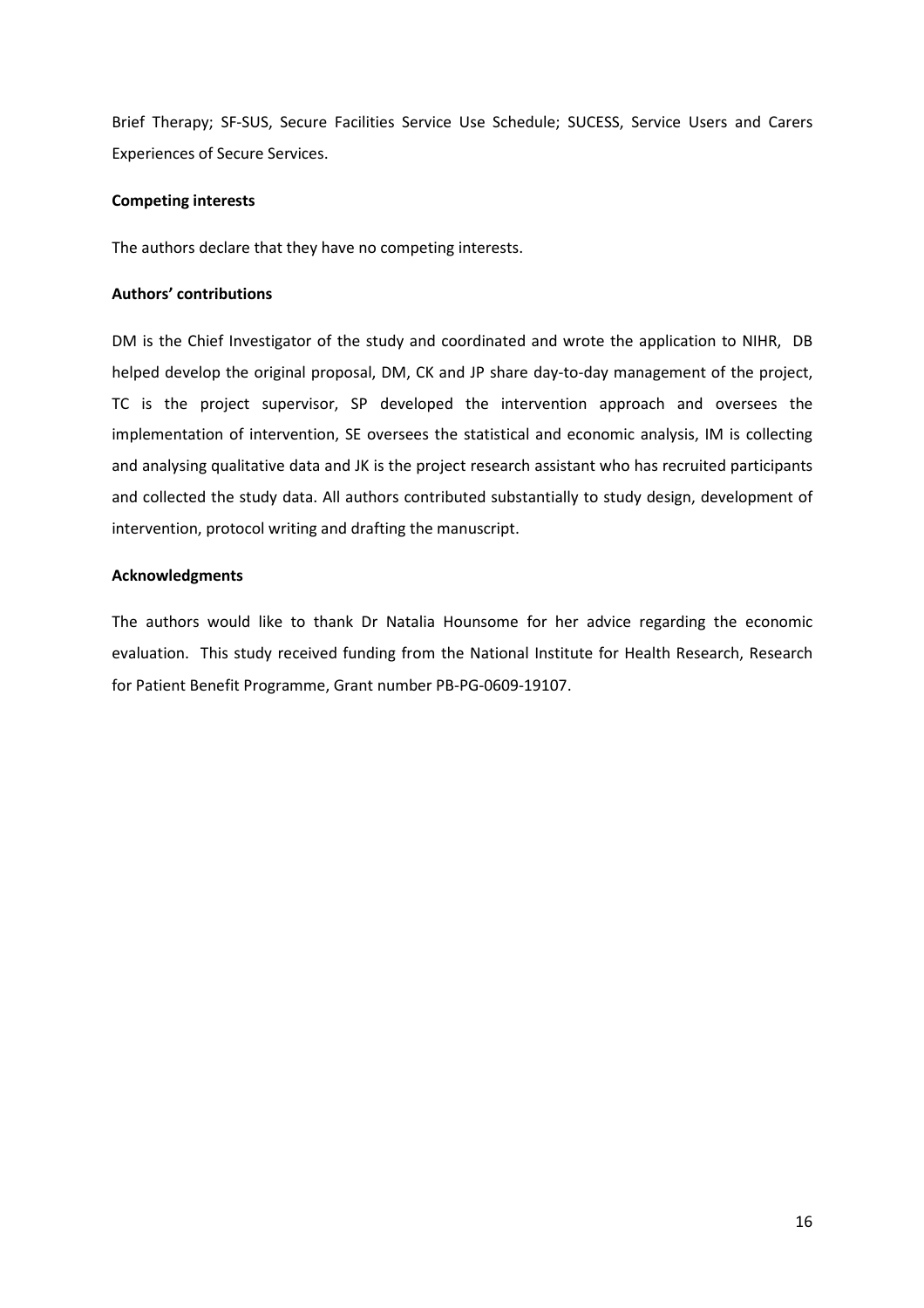#### **References**

- [1] Department of Health: *Forensic Mental Health*; 2008.
- [2] Rutherford M, Duggan S: *Forensic mental health services: facts and figures on current provision*. London, UK: Sainsbury Centre for Mental Health; 2007
- [3] Johns A: **Benchmarking of London's secure units**. *Quality Network for Medium Secure Units*  2006, **1:**7–8.
- [4] Reed J: **Mental health care in prisons***. Br J Psychiatry* 2003, **182:**287–288.
- [5] Health Offender Partnerships Department of Health: *Best Practice Guidance: Specification for Adult Medium-Secure Services*; 2007.
- [6] Department of Health: *The NHS Plan: A Plan for Investment, A Plan for Reform*; 2002.
- [7] National Institute for Mental Health in England (NIHME): *Cases For Change: Forensic Mental Health Services*; 2004.
- [8] Boardman AP, Hodgson RE, Lewis M, Allen K: **North Staffordshire community beds study: longitudinal evaluation of psychiatric in-patient units attached to community mental health centres: methods, outcome and patient satisfaction.** *Br J Psychiatry* 1999, **175:**70– 78.
- [9] Lasalvia A, Bonetto C, Tansella M, Stefani B, Ruggeri M: **Does staff-patient agreement on needs for care predict a better mental health outcome? A 4-year follow-up in a community service.** *Psychol Med* 2008, **38**(1):123–133.
- [10] Walker J, Gudjonsson G: **The Lancashire Quality of Life profile: data and experiences with 58 detained mentally disordered offenders.** *Crim Behav Ment Health* 2000, **10**(2):123–135, 2000.
- [11] Roter DL, Stewart M, Putnam SM, Lipkin M Jr, Stiles W, Inui TS: **Communication patterns of primary care physicians.** *JAMA* 1997, **277**(4):350–356.
- [12] Britten N, Stevenson FA, Barry CA, Barber N, Bradley CP: **Misunderstandings in prescribing decisions in general practice: qualitative study.** *BMJ* 2000, **320**(7233):484–488.
- [13] Priebe S, McCabe R, Bullenkamp J, Hansson L, Lauber C, Martinez-Leal R, Rössler W, Salize H, Svensson B, Torres-Gonzales F, van den Brink R, Wiersma D, Wright DJ: **Structured patient-**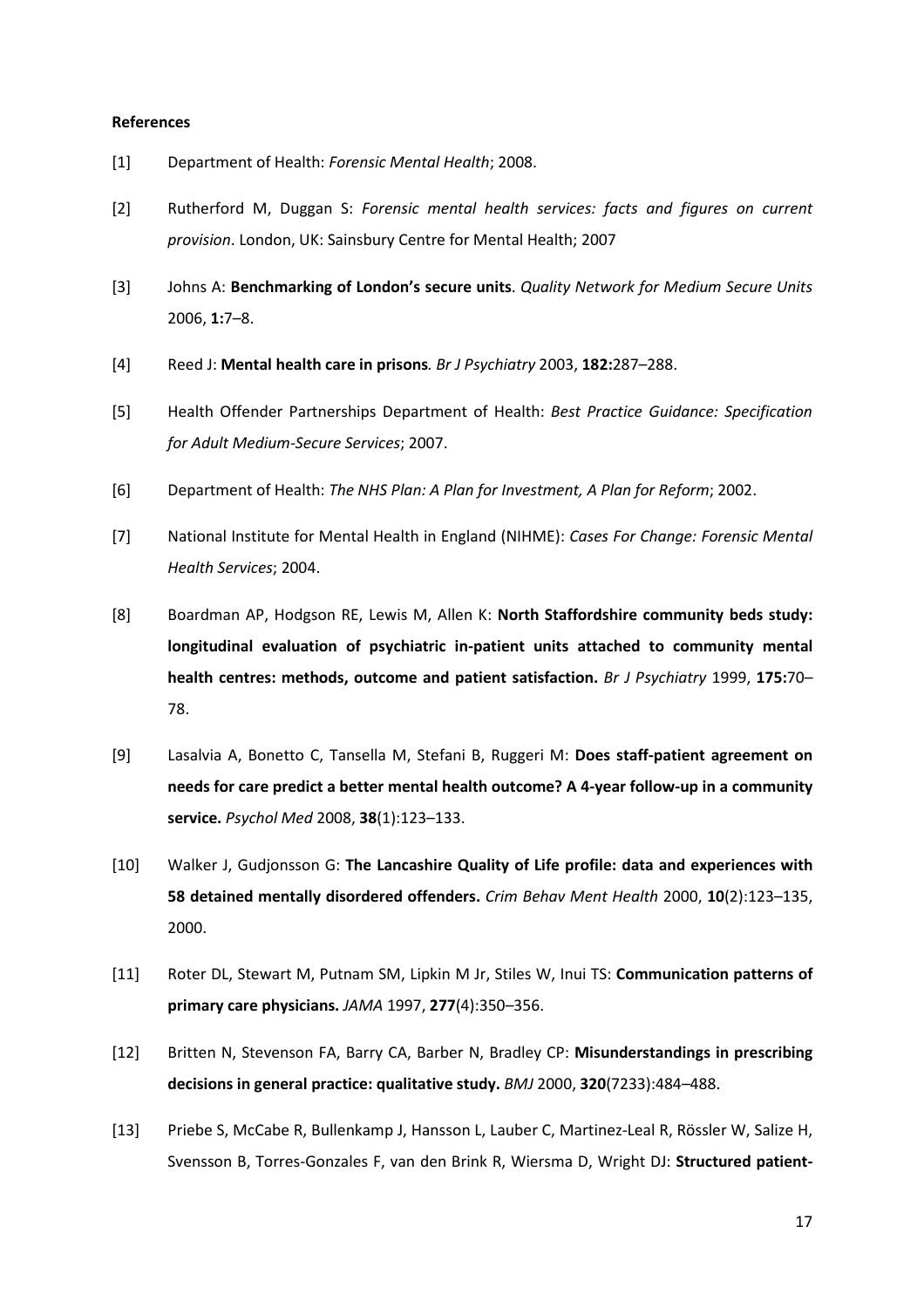**clinician communication and 1-year outcome in community mental healthcare: cluster randomised controlled trial.** *Br J Psychiatry* 2007, **191**:420–426.

- [14] Priebe S, McCabe R, Bullenkamp J, Hansson L, Rössler W, Torres-Gonzales F, Wiersma D: **The impact of routine outcome measurement on treatment processes in community mental health care: approach and methods of the mecca study.** *Epidemiol Psichiatr Soc* 2002, **11**(3):198–205.
- [15] S. Priebe, E. Golden, R. McCabe, and U. Reininghaus: **Patient-reported outcome data generated in clinical intervention in community mental health care – psychometric properties.** *BMC Psychiatry* 2012, **12**:113-122.
- [16] Eldridge S, Ashby D, Bennett C, Wakelin M, Feder G: **Internal and external validity of cluster randomised trials: systematic review of recent trials.** *BMJ* 2008, **336**(7649):876–880.
- [17] Priebe S, Huxley P, Knight S, Evans S: **Application and results of the Manchester Short Assessment of Quality of Life (MANSA).** *Int J Soc Psychiatry* 1999, **45**(1):7–12.
- [18] Priebe S, Gruyters T: **The role of the helping alliance in psychiatric community care: a prospective study.** *J Nerv Ment Dis* 1993, **181**(9):552–557.
- [19] Schalast N, Redies M, Collins M, Stacey J, Howells K: **EssenCES, a short questionnaire for assessing the social climate of forensic psychiatric wards**. *Crim Behav Ment Health* 2008, **18**(1):49–58.
- [20] MacInnes D, Beer D, Keeble P, Rees D, Reid L: **The development of a tool to measure patient satisfaction with in-patient forensic services: the forensic satisfaction scale.** *J Ment Health* 2010, **19**(3):272–281.
- [21] Neil ST, Kilbride M, Pitt L, Nothard S, Welford M, Sellwood W, Morrison AP: **The Questionnaire about the Process of Recovery (QPR): a measurement tool developed in collaboration with patients.** *Psychosis* 2009, **1**(2):145–155.
- [22] Maslach C, Jackson SE: **The measurement of experienced burnout.** *J Occup Behav* 1981, **2**:99–113.
- [23] Curtis L, Netten A: **Unit costs of health and social care 2006.** *Personal Social Services Research Unit*, University of Kent; 2007.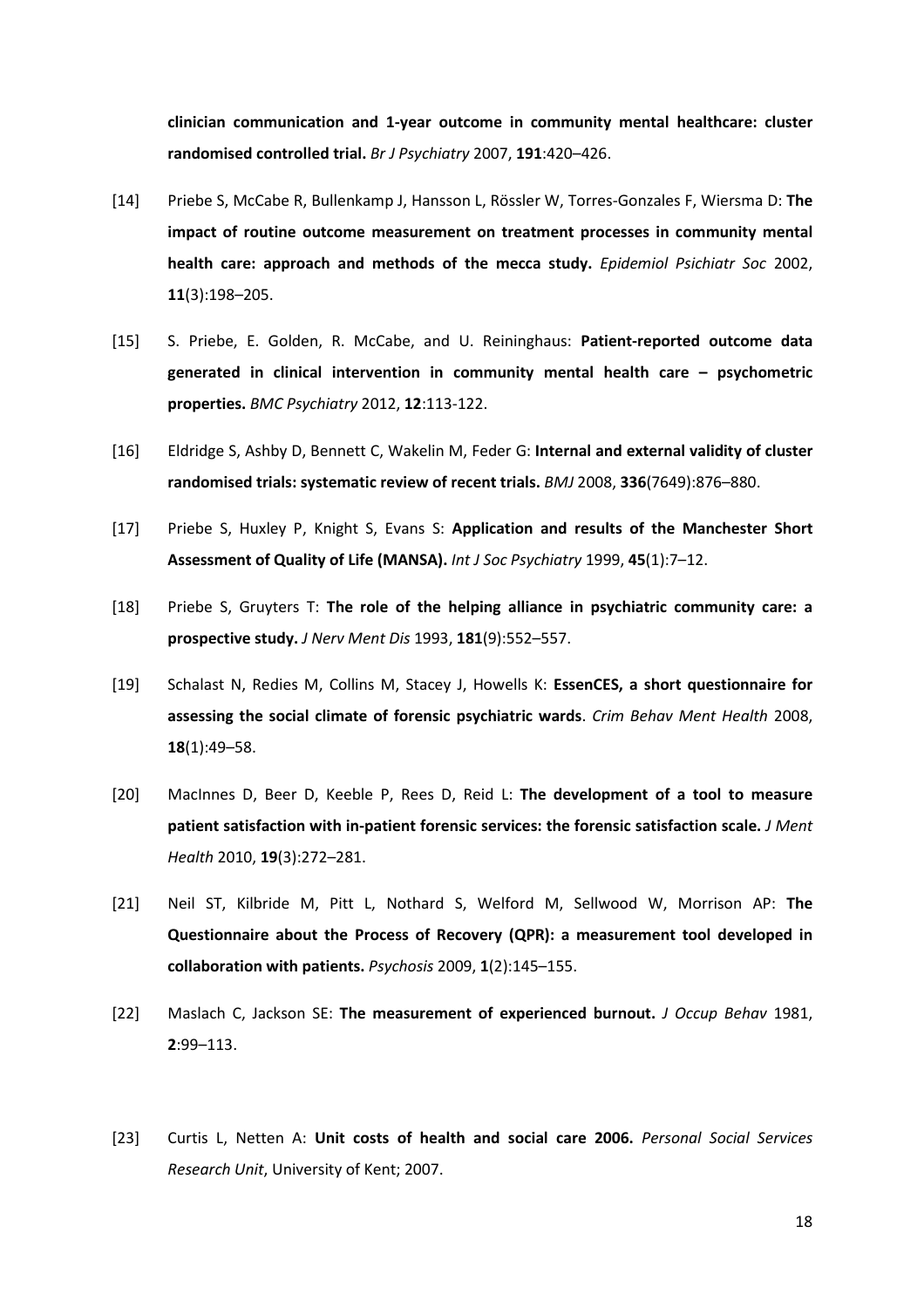- [24] Barrett B, Byford S: **Collecting service use data for economic evaluation in DSPD populations: development of the secure facilities service use schedule.** *Br J Psychiatry Suppl* 2007, **49**:s75–s78.
- [25] Barrett B, Byford S, Seivewright H, Cooper S, Tyrer P: **Service costs for severe personality disorder at a special hospital.** *Crim Behav Ment Health* 2005, **15**(3):184–190.
- [26] Barrett B, Byford S, Chitsabesan P, Kenning C: **Mental health provision for young offenders: service use and cost.** *Br J Psychiatry* 2006, **188**:541–546.
- [27] Drummond MF, Sculpher MJ, Torrance GW, O'Brien BJ, Stoddart GL: *Methods for the Economic Evaluation of Health Care Programmes, 3rd edition*. Oxford: Oxford University Press; 2005.
- [28] Krueger R, Casey MA: *Focus Groups: A Practical Guide for Applied Research*. California: Sage Publication Ltd; 2000.
- [29] Powell RA, Single HM, Lloyd KR: **Focus groups in mental health research: enhancing the validity of user and provider questionnaires**. Int J Soc Psychiatry 1996, **42**(3):193–206.
- [30] MacInnes D, Beer D, Keeble P, Rees D, Reid L: *The development of a questionnaire to measure in-patient satisfaction with forensic services – the forensic satisfaction scale*. National Forensic Mental Health Research and Development Programme: Liverpool; 2006.
- [31] Braun V, Clarke V: **Using thematic analysis in psychology**. Qual Res Psychol 2006, **3**:77–101.
- [32] MacInnes D, Beer C, Keeble P, Rees D, Reid L: **Patient involvement in forensic mental health care research: areas to consider when developing a collaborative study.** *J Ment Health*  2011, **20**(5): 464-472.